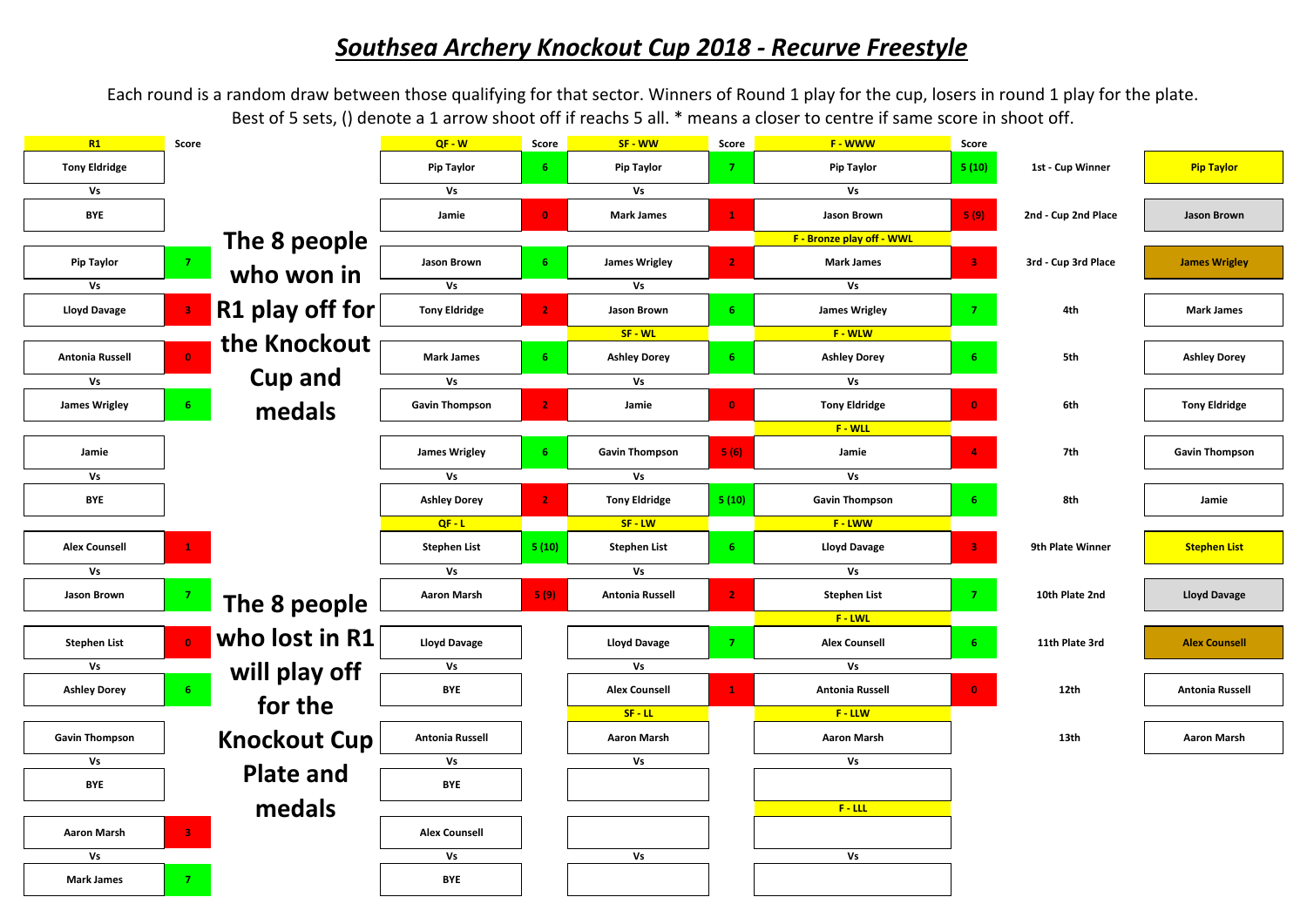## **Southsea Archery Cup - 2018 - Barebow**

**Archers play each other in round robin format. People in groups randomly selected. Group of 3 play each other twice, group of 4 play each other once. Scores are shown as first number is the row person score, second the column person. Best from each group goes to Gold Medal Match, runners up into Bronze medal match and so on for other placings.** 

| Group 1                        | <b>Stuart</b><br>Watson        | Graham<br>Wheatley | Graham<br><b>Drury</b> | <b>Phil Smith</b> | <b>W-L Record</b> | Rank | <b>Gold Medal Match</b>   |                |     |                        |
|--------------------------------|--------------------------------|--------------------|------------------------|-------------------|-------------------|------|---------------------------|----------------|-----|------------------------|
| <b>Stuart</b><br>Watson        | $\mathbf{x}$                   | $2 - 6$            | $6-0$                  | $6-0$             | $2 - 1$           | 2nd  | <b>Graham Wheatley</b>    | 4              | 1st | <b>Martin Butler</b>   |
| Graham<br>Wheatley             | $6-2$                          | $\mathbf{X}$       | $6-0$                  | $6-0$             | $3-0$             | 1st  | <b>Martin Butler</b>      | 6 <sup>1</sup> | 2nd | <b>Graham Wheatley</b> |
| Graham<br><b>Drury</b>         | $0-6$                          | $0-6$              | $\mathbf{X}$           | $6 - 3$           | $1 - 2$           | 3rd  | <b>Bronze Medal Match</b> |                | 3rd | <b>Stuart Watson</b>   |
| <b>Phil Smith</b>              | $0-6$                          | $0-6$              | $3 - 6$                | $\mathbf{X}$      | $0 - 3$           | 4th  | <b>Stuart Watson</b>      | 6 <sup>1</sup> | 4th | Andrei                 |
| Group 2 -<br>Match 1           | <b>Martin</b><br><b>Butler</b> | Andrei             | Jenny<br>Leach         | <b>W-L Record</b> | Total W/L         | Rank | Andrei                    | $\pmb{0}$      | 5th | <b>Jenny Leach</b>     |
| <b>Martin</b><br><b>Butler</b> | $\mathbf{X}$                   | $7 - 1$            | $6 - 2$                | $2 - 0$           | $4-0$             | 1st  | 5/6th Playoff             |                | 6th | <b>Graham Drury</b>    |
| Andrei                         | $1 - 7$                        | $\mathbf{x}$       | $6 - 2$                | $1 - 1$           | $2 - 2$           | 2nd  | <b>Graham Drury</b>       | $\mathbf{2}$   | 7th | <b>Phil Smith</b>      |
| Jenny<br>Leach                 | $2 - 6$                        | $2 - 6$            | $\mathbf{x}$           | $0-2$             | $0 - 4$           | 3rd  | Jenny Leach               | 6 <sup>1</sup> |     |                        |
| Group 2 -<br>Match 2           | <b>Martin</b><br><b>Butler</b> | Andrei             | Jenny<br>Leach         | <b>W-L Record</b> |                   |      | 7/8th Playoff             |                |     |                        |
| <b>Martin</b><br><b>Butler</b> | $\mathbf{X}$                   | $7-1$              | $6-0$                  | $2 - 0$           |                   |      | <b>Phil Smith</b>         |                |     |                        |
| Andrei                         | $1 - 7$                        | $\mathbf{x}$       | $6-0$                  | $1 - 1$           |                   |      |                           |                |     |                        |
| Jenny<br>Leach                 | $0-6$                          | $0-6$              | $\mathbf{x}$           | $0 - 2$           |                   |      |                           |                |     |                        |

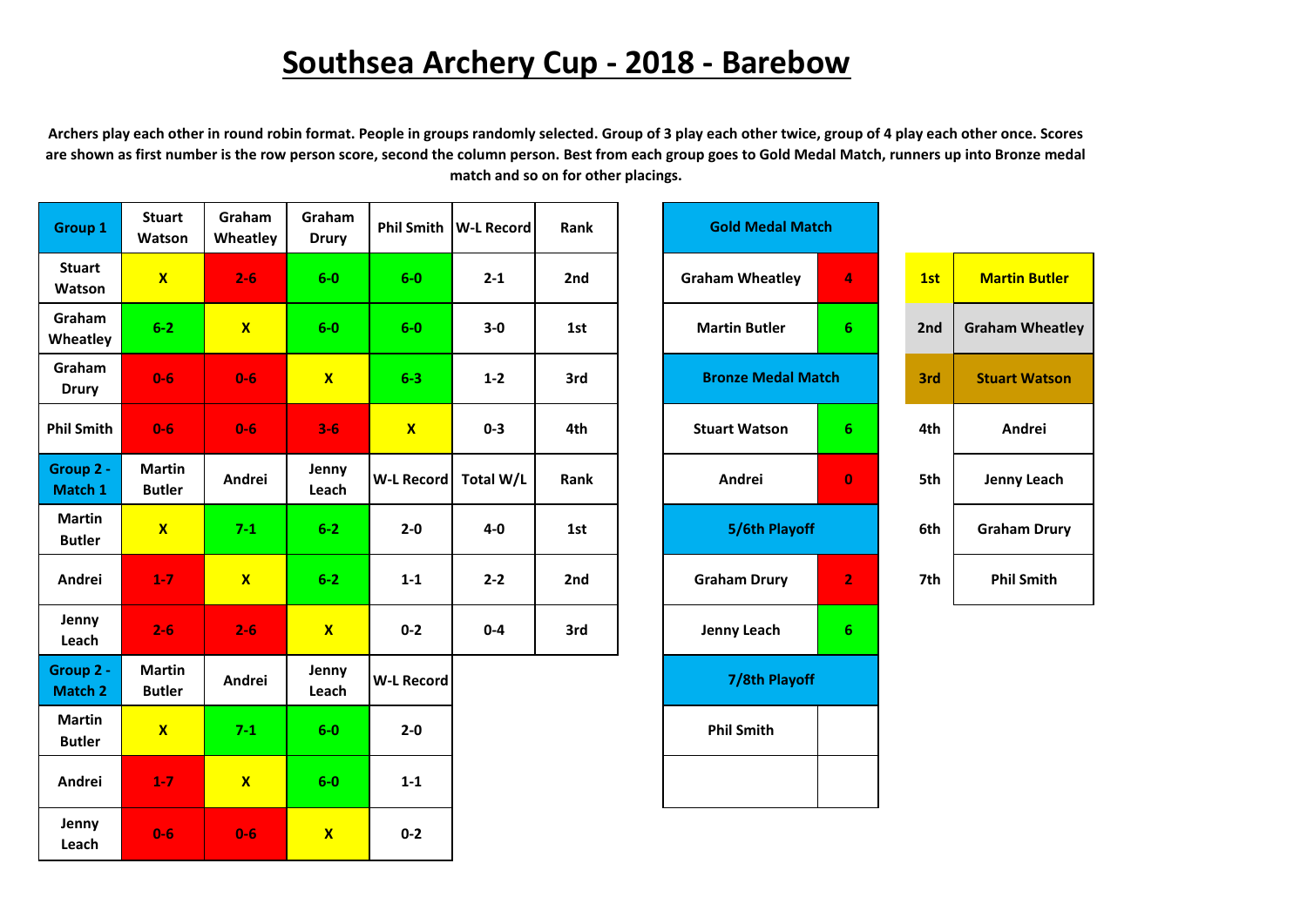## **Southsea Archery Cup 2018 - Traditional**

**Archers play each other twice in round robin format. Scores are shown as first number is the row person score, second the column person. Best of 5 sets, () denote a 1 arrow shoot off if reachs 5 all. \* means a closer to centre if same score in shoot off. Person with most wins will win the tournament. If W/L is tied the W/L record between the tied people will be used to break the tie, if this is still tied total score difference will be used**

| Round 1                 | <b>Nicky Colliss</b> | Michelle Penfold | Jennie Gray  | W/L     |     |                         | Total W/L  |
|-------------------------|----------------------|------------------|--------------|---------|-----|-------------------------|------------|
| <b>Nicky Colliss</b>    | $\mathbf{x}$         | $0-6$            | $5-5(5-M)$   | $1 - 1$ | 1st | <b>Michelle Penfold</b> | $3-1 (+5)$ |
| <b>Michelle Penfold</b> | $6-0$                | $\mathbf{x}$     | $6-4$        | $2 - 0$ | 2nd | <b>Nicky Colliss</b>    | $3-1 (+4)$ |
| Jennie Gray             | $5-5(M-5)$           | $4 - 6$          | $\mathbf{x}$ | $0 - 2$ | 3rd | <b>Jennie Gray</b>      | $0 - 4$    |

| 1st | <b>Michelle Penfold</b> | $3-1 (+5)$ |
|-----|-------------------------|------------|
| 2nd | <b>Nicky Colliss</b>    | $3-1 (+4)$ |
| 3rd | <b>Jennie Gray</b>      | በ-4        |

| Round 2                 | <b>Nicky Colliss</b> | <b>Michelle Penfold</b> | Jennie Gray | W/L     |
|-------------------------|----------------------|-------------------------|-------------|---------|
| <b>Nicky Colliss</b>    | $\mathbf x$          | $7-1$                   | $6 - 2$     | $2 - 0$ |
| <b>Michelle Penfold</b> | $1 - 7$              | x                       | $6 - 2$     | $1 - 1$ |
| Jennie Gray             | $2 - 6$              | $2 - 6$                 | X           | $0 - 2$ |